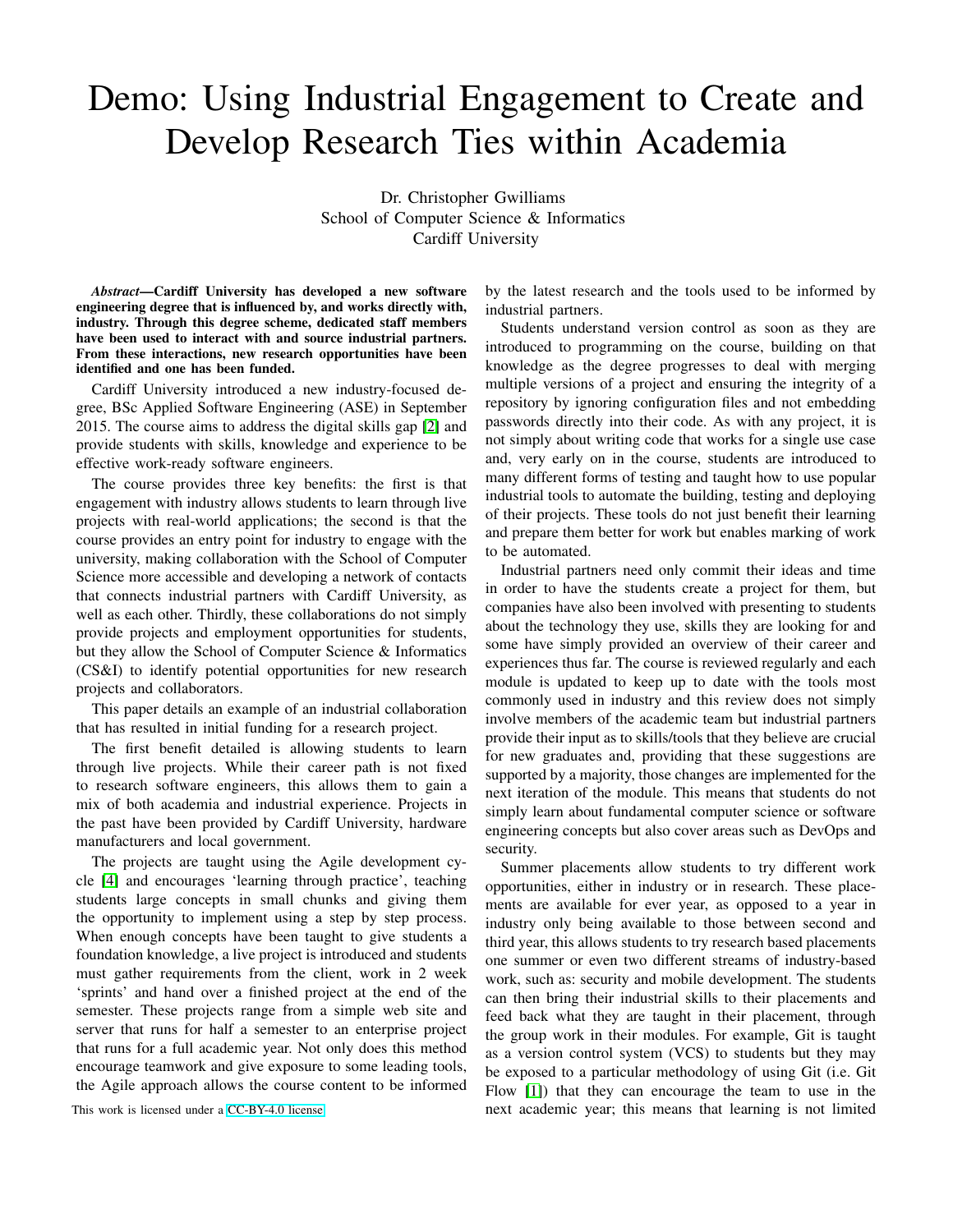to just the lecturer-student relationship but it is more of a collaborative effort.

Further details on the pedagogic focus of the course, teaching methods and collaborative learning processes will be presented at the 7th Annual International Conference on Computer Science Education: Innovation & Technology (CSEIT 2016).

Since the Applied Software Engineering degree started, more than sixty companies have met with academic staff to discuss providing and supervising projects, giving talks and assisting with practical sessions. Of those sixty, six have provided student projects, ranging from a simple tracking website to a mobile application that utilises indoor localisation and Bluetooth Low Energy (BLE) devices. Some of the projects that were pitched by potential industrial partners were far beyond the scope of first year undergraduate students and one such project was related to current research interests within the School.

The example used in this paper is with the newly-formed cyber-crime unit within the Dyfed-Powys Police force. A student project was proposed that would, given some personal information, identify the social media accounts of an individual. The initial belief was that the project would be trivial and primarily require building a Web-based dashboard. To investigate criminal activity, the tool could identify suspicious activity, such as each account reporting a different age or regularly adding underage children as friends. For victims, it could be used to prove claims of cyber-bullying or warn potential victims of adults posing as users within their age group.

Existing research has shown that identifying users across multiple social media sites is not a simple task and there are multiple methods for doing so [\[3\]](#page-1-3). Some involve the matching of usernames across sites [\[5\]](#page-1-4), others involve identifying be-havioural patterns [\[6\]](#page-1-5). Each of these approaches have varying degrees of accuracy but are far beyond the scope of a six week undergraduate project.

The research interest of this was quickly identified and funding for an initial proof of concept was provided by Cardiff University, through the Cardiff University Research Opportunities Program (CUROP). CUROP provides funding for Cardiff University undergraduates to undertake 4–8 weeks of supervised research work during the summer. Dyfed-Powys cyber-crime unit agreed to assist with the supervision of a staff and student project over a two month period in the summer of 2016.

Because of the industrial links with this project, it is not simply a case of implementing a proof of concept and publishing findings. The tool that is created is intended to be developed further and used regularly. Using the industrial best practices taught in the ASE degree scheme, the tool needs to be modular, tested and well-documented. While this is a research project first and foremost, the industrial link and real-world application of the intended outcome requires that practices are used so that the software is sustainable beyond the scope of the initial project. If the findings of the project prove to be positive,

we hope to be able to use similar funding opportunities to explore more industrial research partnerships.

We hope to continue to cultivate these new industrial links and to develop research ties that benefit both industry and academia. The key point to note here is that the client was unaware of any research relevance within their proposed project and were merely looking for implementation, being able to initiate these links with the University allowed industry to utilise research expertise within the School of CS&I.

The School previously found its industrial partners through research ties within the School, social ties of academic staff or connections made at events. ASE has a dedicated team of staff tasked with industrial outreach and engagement that makes the School of CS&I much more accessible to industry and also allows the University to develop a network with both local and national companies. These ties with industry allow new research collaborations, as well as allowing students to apply skills to real-world projects and follow sustainable practices, such as version control, testing and managing deployment.

However, there are drawbacks with this approach in that sourcing and establishing new ties in industry is often time consuming. On top of this, the staff members must have a highlevel overview of all of the existing research projects, links and skills within the School. This could be assisted with the implementation of a directory of active projects and existing collaborations with industry.

After one year of existence, the industrial outreach of the Applied Software Engineering degree has allowed the School of CS&I to meet with over sixty companies and receive funding for a research project with the Cyber-crime unit of Dyfed-Powys police. We believe that these opportunities will only grow as our network grows to further research collaboration.

## **REFERENCES**

- <span id="page-1-2"></span>[1] Vincent Driessen. A successful git branching model. *URL http://nvie. com/posts/a-successful-git-branching-model*, 2010.
- <span id="page-1-0"></span>[2] ECORYS (Firm). Digital skills for the uk economy. 2016.
- <span id="page-1-3"></span>[3] Margeret Hall, Athanasios Mazarakis, Isabella Peters, Martin Chorley, Simon Caton, Jens-Erik Mai, and Markus Strohmaier. Following user pathways: Cross platform and mixed methods analysis in social media studies. In *Proceedings of the 2016 CHI Conference Extended Abstracts on Human Factors in Computing Systems*, CHI EA '16, pages 3400–3407, New York, NY, USA, 2016. ACM.
- <span id="page-1-1"></span>[4] Robert Cecil Martin. *Agile Software Development: Principles, Patterns, and Practices*, volume 1. 2003.
- <span id="page-1-4"></span>[5] Reza Zafarani and Huan Liu. Connecting corresponding identities across communities. 2009.
- <span id="page-1-5"></span>[6] Reza Zafarani and Huan Liu. Connecting users across social media sites: a behavioral-modeling approach. In *Proceedings of the 19th ACM SIGKDD international conference on Knowledge discovery and data mining*, pages 41–49. ACM, 2013.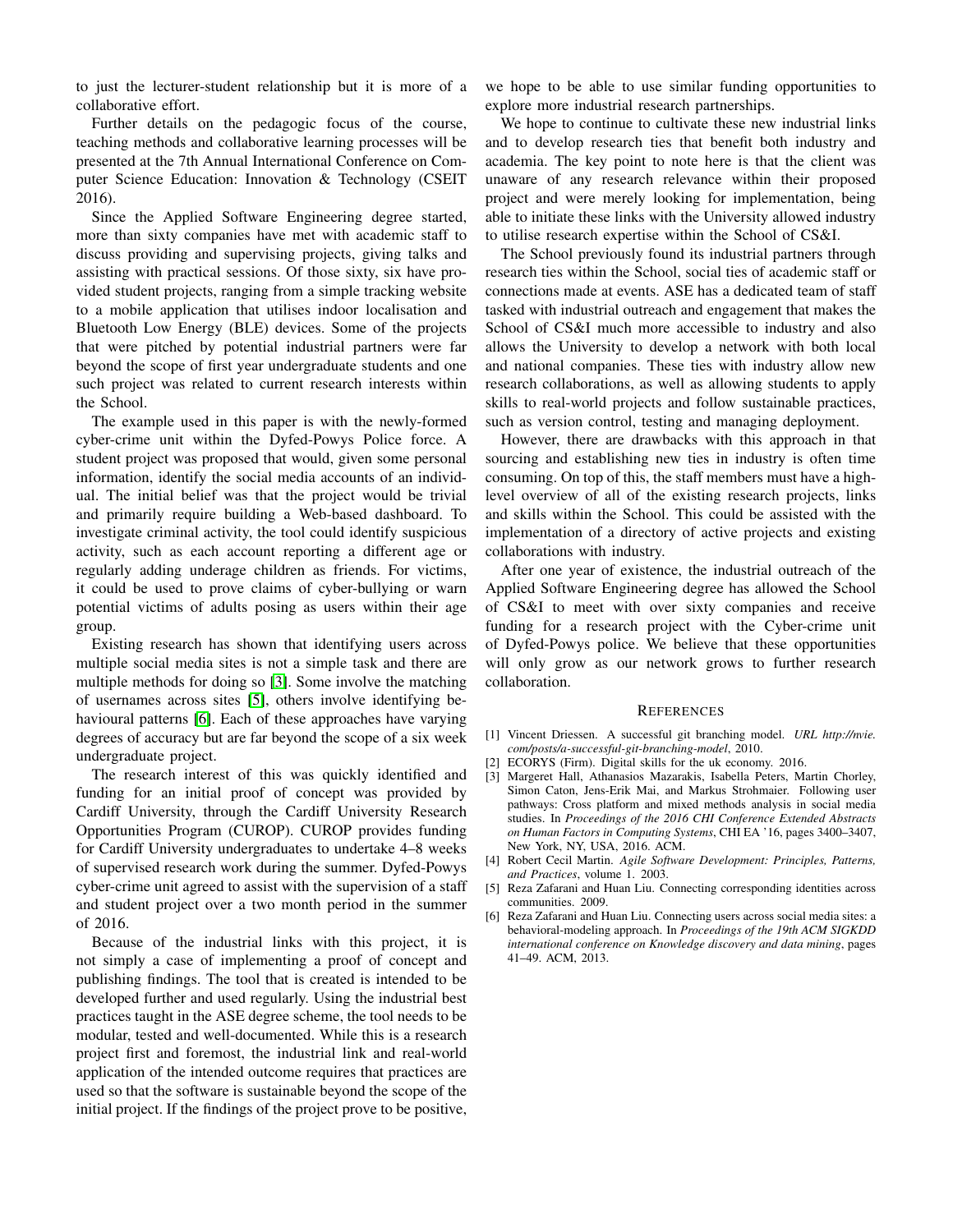APPENDIX



Fig. 1. Students meeting with an industrial client



Fig. 2. Students working in teams on client projects